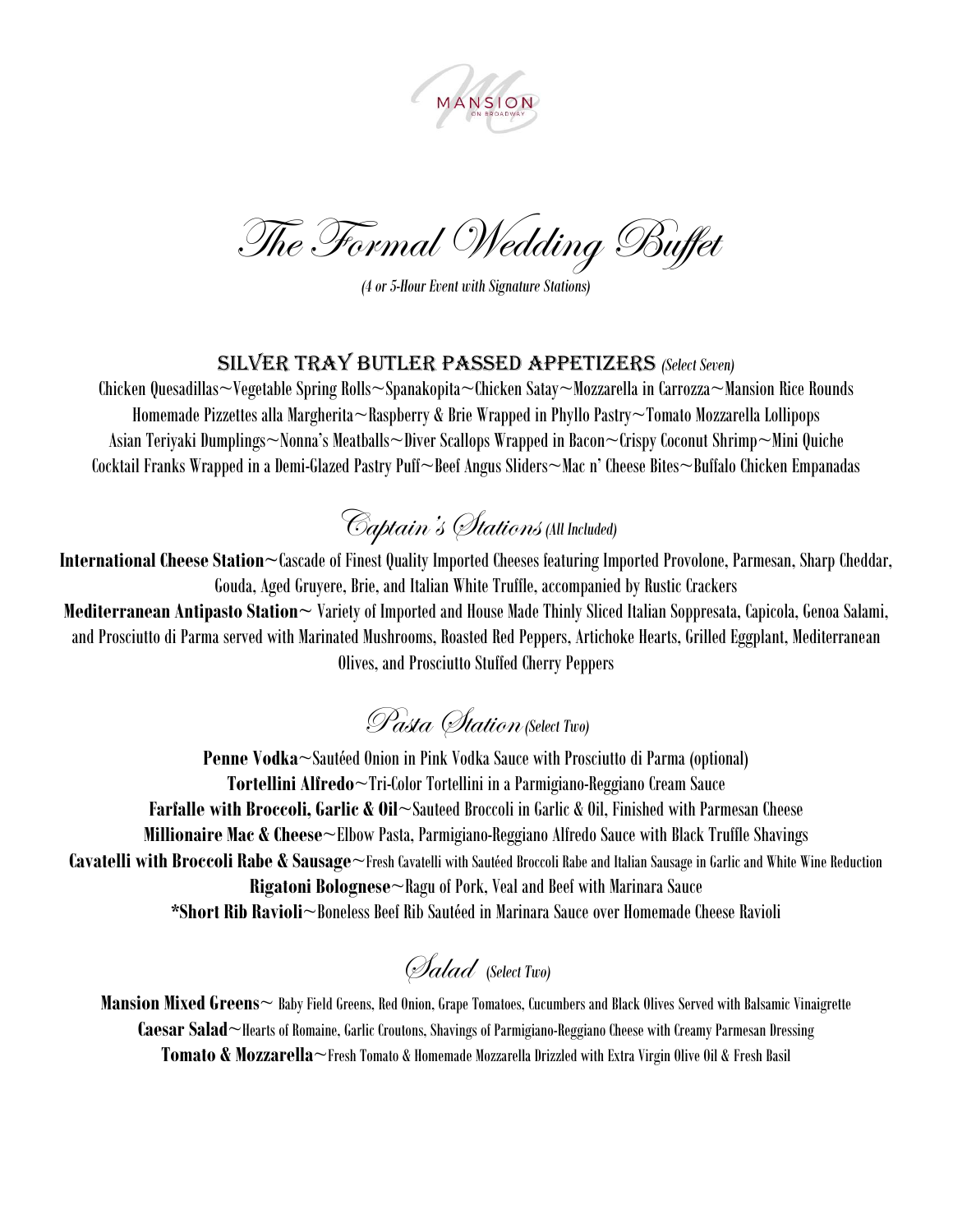

# \* Carving Stations *(Available Upgrade)*

Glazed Virginia Ham~Vermont Oven Roasted Turkey~Seasoned Pastrami Roasted Rack of Lamb ~Slow Roasted Herb-Encrusted Pork Loin~Petite Filet Mignon Peppercorn-Encrusted Prime Rib Au Jus~Chateaubriand

Entrees *(Select Three)*

**Chef Signature Chicken Scarpiello**~All White Chicken Breast, Potatoes & Cherry Peppers **Panko Crusted Chicken Francese**~All White Chicken Breast Sautéed in Lemon White Wine Sauce **Chicken Marsala~**All White Chicken Breast Sautéed with Mushrooms in a Brown Butter Marsala Wine Sauce **Chicken Cordon Bleu**~Boneless Chicken Breast Stuffed with Imported Ham & Cheese in a White Wine Reduction Served with Crispy White Truffle Roasted Potatoes & Sautéed Broccoli **Cod or Tilapia**~Pan Seared with White Wine & Beurre Blanc **\*Alaskan Salmon~**Pan Seared with Herbed Brown Butter **Pernil Asado~**Herb Encrusted Roasted Pork Shoulder **Pork Loin** ~ Slow Roasted with Brown Sugar Maple Glaze **Argentinian Flank Steak**~Rosemary Red Wine Reduction **Eggplant Stack**~Fried Eggplant, Tomato, Homemade Mozzarella, Basil, Aged Balsamic & Extra Virgin Olive Oil Drizzle **Roasted Pepper & Mozzarella Neapolitan~**Roasted Red Pepper, Homemade Mozzarella & Breaded Eggplant

**Truffle Mushroom Risotto**~Creamy Arborio Rice with Sautéed Seasonal Veggies with a Hint of Truffle

Sides *(Select Three)*

Bistro Fries~Rice Pilaf~Parmesan Encrusted String Beans~Crispy White Truffle Roasted Potatoes Roasted Garlic Vegetable Medley~Red Bliss Smashed Potatoes Crispy Cauliflower~Beer Battered Crispy Onion Rings

Desserts

Coffee, Tea & Assortment of Italian Cookies